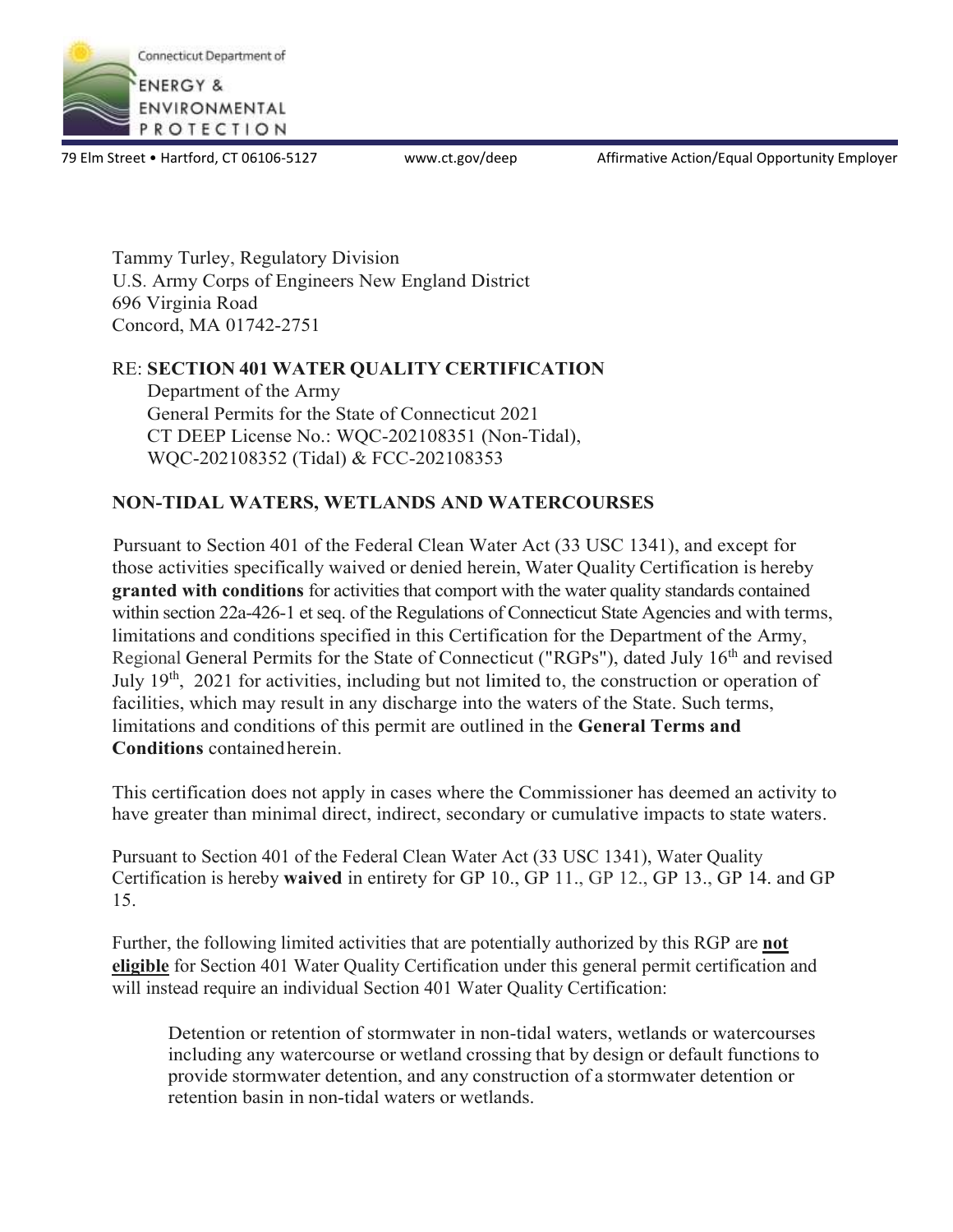Water Quality Certification Department of the Army General Permits for the State of Connecticut WQC-202108351 (Non-Tidal), WQC-202108352 (Tidal) & FCC-202108353 Page **2** of **9**

> Piping, boxing, enclosing or covering of a non-tidal watercourse for a purpose other than a driveway or roadwaycrossing.

Activities with direct, indirect or secondary impact(s) to: Special Wetlands<sup>(1)</sup>, Threatened, Endangered, or Special Concern Species<sup>(2)</sup>, Significant Natural Communities/Critical Habitats (2) identified by the Connecticut Natural Diversity Database.

Activities within a FEMA established floodplain that would adversely affect the hydraulic characteristics of the floodplain<sup>(3)</sup>.

# **TIDAL, COASTAL AND NAVIGABLE WATERS**

With respect to tidal, coastal and navigable waters, Section 401 Water Quality Certification is granted conditionally for Self-Verification (SV) and Pre-Construction Notification (PCN) eligible activities. The conditional granting of Section 401 Water Quality Certification for SV and PCN eligible activities issubject to the applicant obtaining the appropriate Structures, Dredging and Fill authorization, Tidal Wetland authorization, or Coastal Consistency Concurrence, and the Commissioner finding that the activity is reasonably likely to have no more than minimal impact on water quality individually or cumulatively. Substantive evaluations of consistency of individual activities, listed under the GP in Section 2, paragraph II. with state water quality standards and coastal management policies will be conducted at the time of application.

Pursuant to Section 307(c)(1) of the Coastal Zone Management Act the proposed regional general permits were reviewed and determined to be consistent with the enforceable policies of Connecticut's federally approved Coastal Management Program as contained in Sections 22a-90 through 22a-112 of the Connecticut General Statutes

## **GENERAL TERMS AND CONDITIONS**

Section 401 Water Quality Certification **granted with the following conditions** for **NON-TIDAL WATERS, WETLANDS and WATERCOURSES**, and **TIDAL, COASTAL and NAVIGABLE WATERS:**

1. **Activities in Non-tidal Waters**. A written determination of concurrence of eligibility for Section 401 Water Quality Certification prior to the start of construction from the Commissioner is required for all Pre-Construction Notification (PCN) for non-tidal activities. Applicants seeking a written concurrence of eligibility for PCN activities must submit an application to the Connecticut Department of Energy and Environmental Protection (CT DEEP) on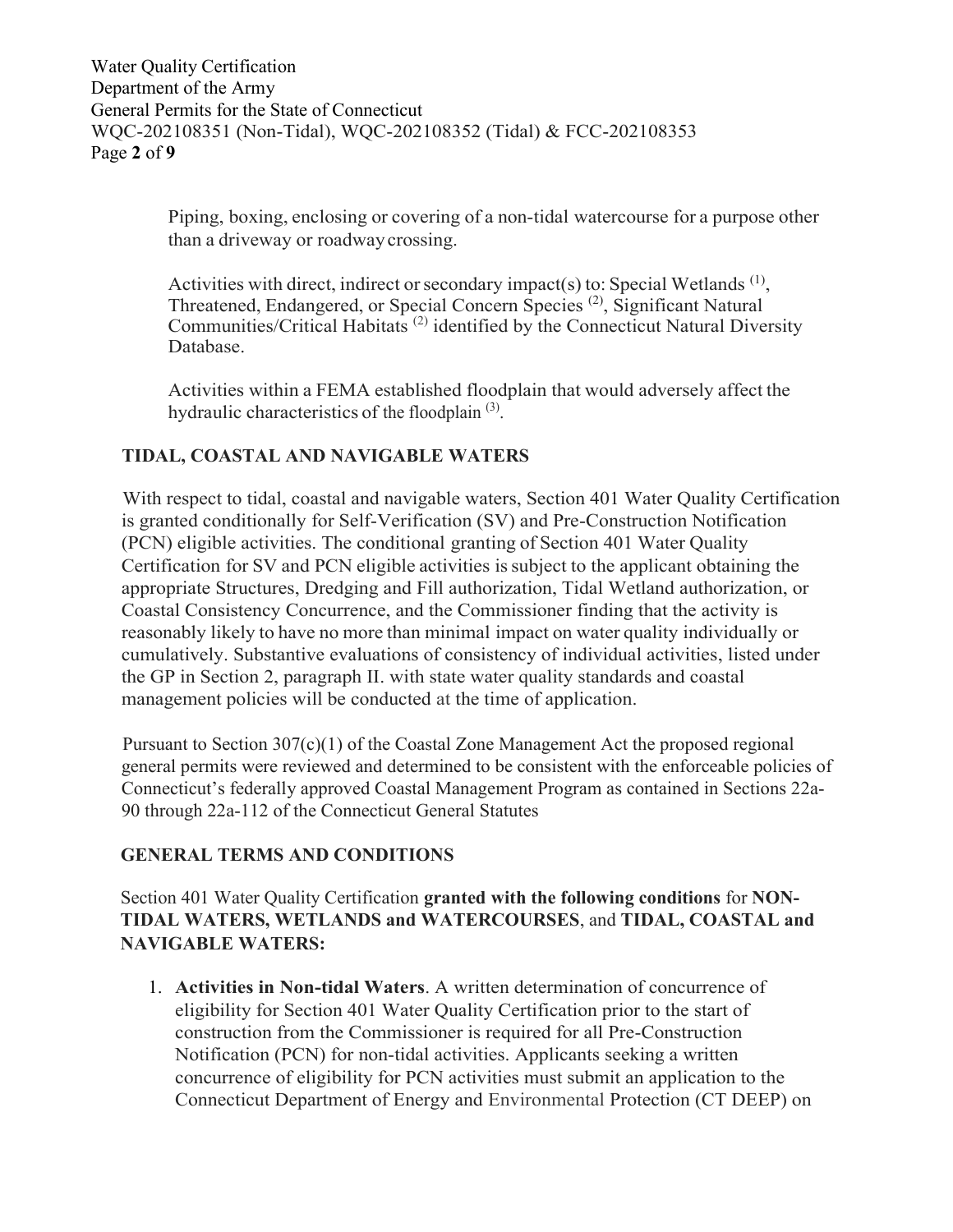Water Quality Certification Department of the Army General Permits for the State of Connecticut WQC-202108351 (Non-Tidal), WQC-202108352 (Tidal) & FCC-202108353 Page **3** of **9**

> such form as the Commissioner may prescribe and with such information as the Commissioner deems necessary to fulfill the purposes of Section 401 of the Federal Clean Water Act and to determine compliance with the conditions of this Water Quality Certification. Upon completion of the review and evaluation of such application, the Commissioner will issue either a written concurrence of eligibility determination of Section 401 Certification upon such terms, limitations or conditions as the Commissioner deems necessary, or a written determination that an individual Section 401 Water Quality Certification is required for the proposed activity or activities. CT DEEP shall give the applicant a written concurrence of eligibility or a notification that the applicant must obtain an individual 401 Water Quality Certification within 120 days of receiving a complete request for a concurrence of eligibility.

- 2. **Best Management Practices.** In constructing or maintaining the activities authorized herein, the permittee shall employ best management practices in accordance with Section 22a-426-1 of the Regulations for Connecticut State Agencies, consistent with the terms and conditions of this certificate, to control storm water discharges and erosion and sedimentation and to prevent pollution. Such practices to be implemented by the permittee at the site include, but are not necessarily limited to:
	- a. Prohibiting dumping of any quantity of oil, chemicals or other deleterious material on the ground;
	- b. Immediately informing the Commissioner's Oil and Chemical Spill Response Division at (860) 424-3338 (24 hour phone line) of any adverse impact or hazard to the environment, including any discharges, spillage, or loss of oil or petroleum or chemical liquids or solids, which occurs or is likely to occur as the direct or indirect result of the activities authorized herein;
	- c. Separating staging areas at the site from the regulated areas by silt fences or straw/hay bales at all times;
	- d. Prohibiting storage of any fuel and refueling of equipment within twenty-five (25) feet from any wetland or watercourse;
	- e. Preventing pollution of wetlands and watercourses in accordance with the document "Connecticut Guidelines for Soil Erosion and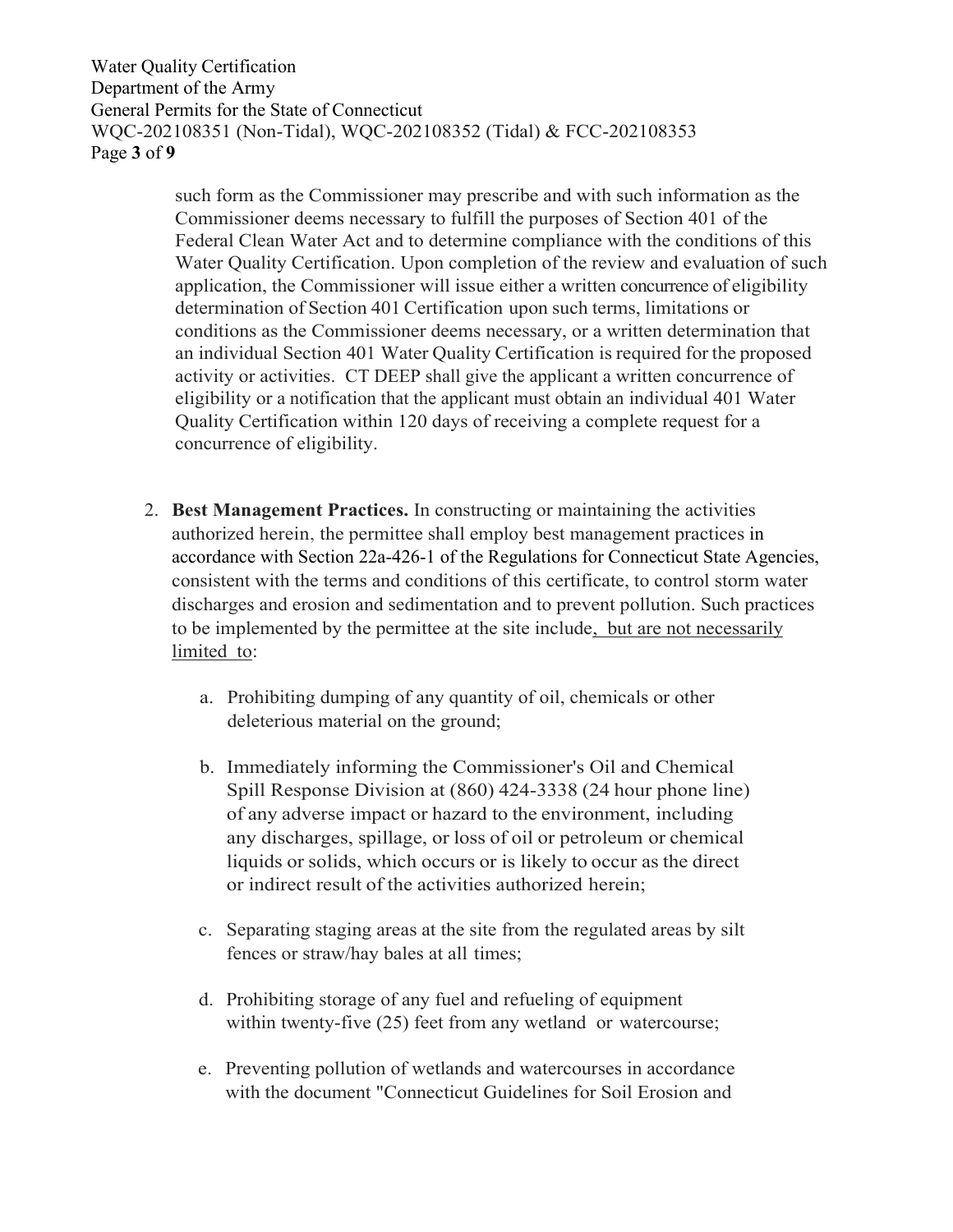Water Quality Certification Department of the Army General Permits for the State of Connecticut WQC-202108351 (Non-Tidal), WQC-202108352 (Tidal) & FCC-202108353 Page **4** of **9**

> Sediment Control" as revised. Said controls shall be inspected by the permittee for deficiencies at least once per week and immediately after each rainfall and at least daily during prolonged rainfall. The permittee shall correct any such deficiencies within 48 hours of said deficiencies being found;

- f. Stabilizing disturbed soils in a timely fashion to minimize erosion. If a grading operation at the site will be suspended for a period of thirty (30) or more consecutive days, the permittee shall, within the first seven (7) days of that suspension period, accomplish seeding and mulching or take such other appropriate measures to stabilize the soil involved in such grading operation. Within seven (7) days after establishing final grade in any grading operation at the site the permittee shall seed and mulch the soil involved in such grading operation or take such other appropriate measures to stabilize such soil until seeding and mulching can be accomplished.
- g. Prohibiting the storage of any materials at the site which are buoyant, hazardous, flammable, explosive, soluble, expansive, radioactive, or which could in the event of a flood be injurious to human, animal or plant life, below the elevation of the five hundred (500) year flood. Any other material or equipment stored at the site below said elevation by the permittee or the permittee's contractor must be firmly anchored, restrained or enclosed to prevent flotation. The quantity of fuel stored below such elevation for equipment used at the site shall not exceed the quantity of fuel that is expected to be used by such equipment in one da y.
- h. Immediately informing the Commissioner's Land & Water Resources Division at (860) 424-3019 and the U.S. Army Corps of Engineers' Permit Compliance Section at (617) 647-8674, of the occurrence of pollution or other environmental damage resulting from construction or maintenance of the authorized activity or any construction associated therewith in violation of this certificate. The permittee shall, no later than 48 hours after the permittee learns of a violation of this certificate, report same in writing to the Commissioner. Such report shall contain the following information:
	- (i) the provision(s) of this certificate that has/have been violated;
	- $(ii)$  the date and time the violation(s) was first observed and by whom;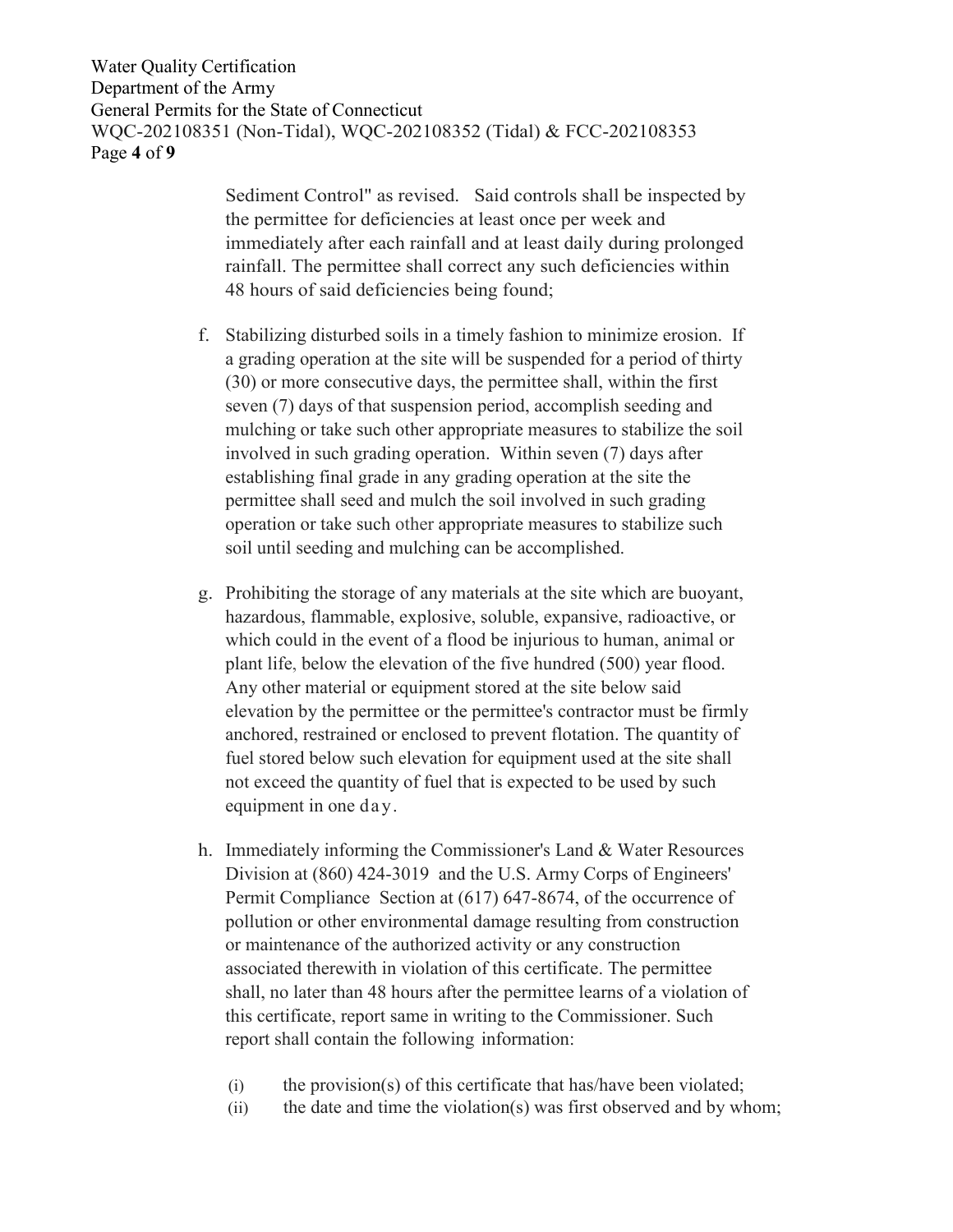Water Quality Certification Department of the Army General Permits for the State of Connecticut WQC-202108351 (Non-Tidal), WQC-202108352 (Tidal) & FCC-202108353 Page **5** of **9**

- $(iii)$  the cause of the violation(s), if known
- $(iv)$  if the violation(s) has ceased, the duration of the violation(s) and the exact date(s) and times(s) it was corrected;
- (v) if the violation(s) has not ceased, the anticipated date when it will be corrected;
- (vi) steps taken and steps planned to prevent a reoccurrence of the violation(s) and the date(s) such steps were implemented or will be implemented;
- (vii) the signatures of the permittee and of the individual(s) responsible for actually preparing such report, each of whom shall certify said report in accordance with condition 7 of this certificate.

For information and technical assistance, contact the Land & Water Resources Division at (860) 424-3019.

3. **Inspection of the Facility or Activity, Adaptive Best Management Practices & Compliance with Conditions**. The concurrence of eligibility letters for Pre-Construction Notifications will be considered the initial inspection of the facility or activity for the purpose of determining whether the discharge from the certified project may violate this certification. The concurrence of eligibility letters may also address the remedial actions necessary in order to be considered to be compliance with this certification.

In the event that Best Management Practices employed to maintain compliance with the conditions of this Water Quality Certificate, as described in paragraph 2 above, have been found to be insufficient to protect existing and designated uses of waters such as propagation of fish, shellfish and wildlife, recreation, public water supply, and agriculture, industrial use and navigation, and the water quality necessary for their protection, such permittee shall employ additional or alternative adaptive best management practices to protect water quality.

All work and all activities authorized herein conducted by the permittee at the site shall be consistent with the terms and conditions of this certificate. Upon initiation of the activities authorized herein, the permittee thereby accepts and agrees to comply with the terms and conditions of this Water Quality Certificate.

4. **Rights.** This certificate is subject to and does not derogate any present or future property rights or other rights or powers of the State of Connecticut, and conveys no property rights in real estate or material nor any exclusive privileges, and is further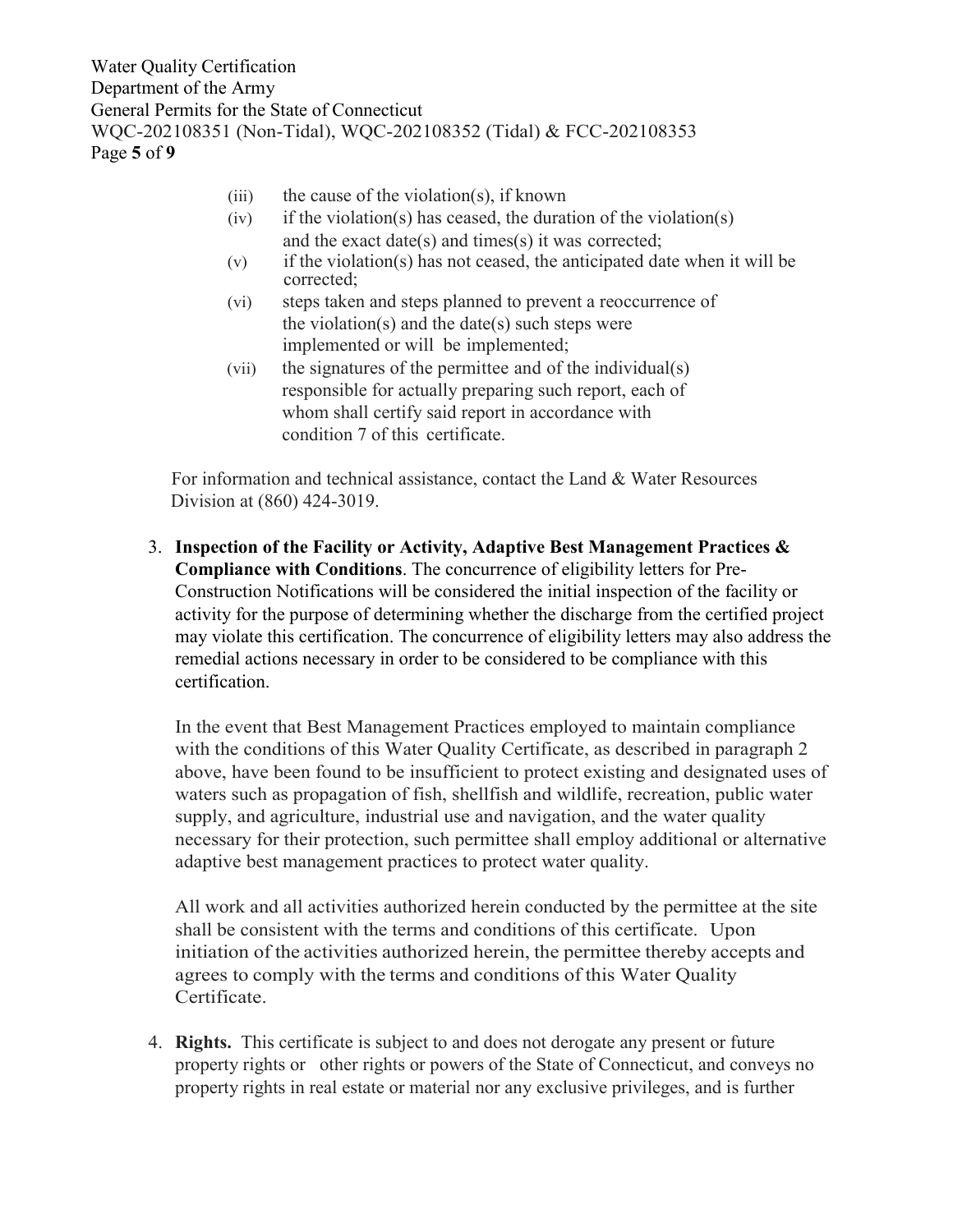Water Quality Certification Department of the Army General Permits for the State of Connecticut WQC-202108351 (Non-Tidal), WQC-202108352 (Tidal) & FCC-202108353 Page **6** of **9**

> subject to any and all public and private rights and to any federal, state, or local laws or regulations pertinent to the property or activity affected hereby. This certification does not comprise the permits or approvals as may be required by Chapters 440, 446i, 446j and 446k of the Connecticut General Statutes.

- 5. **Expiration of Certificate.** The Section 401 Water Quality Certifications contained herein shall be valid until such time as the Department of the Army Regional General Permits for the State of Connecticut expires or is modified, suspended, revoked or reissued.
- 6. **Transfer of Certificate.** This authorization is not transferable without the written consent of the Commissioner.
- 7. **Reliance on Application.** In evaluating the permittee's application, the Commissioner has relied on information provided by the permittee. If such information subsequently proves to be false, deceptive, and incomplete or in accurate, this certificate may be modified, suspended or revoked.
- 8. **Installation and Removal of Confining Structures.** Confinement of a work area by cofferdam techniques using sand bag placement, sheet pile installation (vibratory method only), portadam, or similar confinement devices is allowed any time of the year unless specifically prohibited by a permit condition. The removal of such confinement devices is allowed any time of the year unless specifically prohibited by a permit condition. Once a work area has been confined, in-water work within the confined area is allowed any time of the year. The confinement technique used shall completely isolate and protect the confined area from all flowing water. The use of silt boom/curtain or similar technique as a means for confinement is prohibited.
- 9. **Certification of Documents.** Any document, including but not limited to any notice, which is required to be submitted to the Commissioner under this certificate shall be signed by the permittee, a responsible corporate officer of the permittee, a general partner of the permittee , or a duly authorized representative of the permittee and by the individual or individuals responsible for actually preparing such document, each of whom shall certify in writing as follows:

"I have personally examined and am familiar with the information submitted in this document and all attachments and certify that based on reasonable investigation, including my inquiry of those individuals responsible for obtaining the information, the submitted information is true, accurate and complete to the best of my knowledge and belief , and I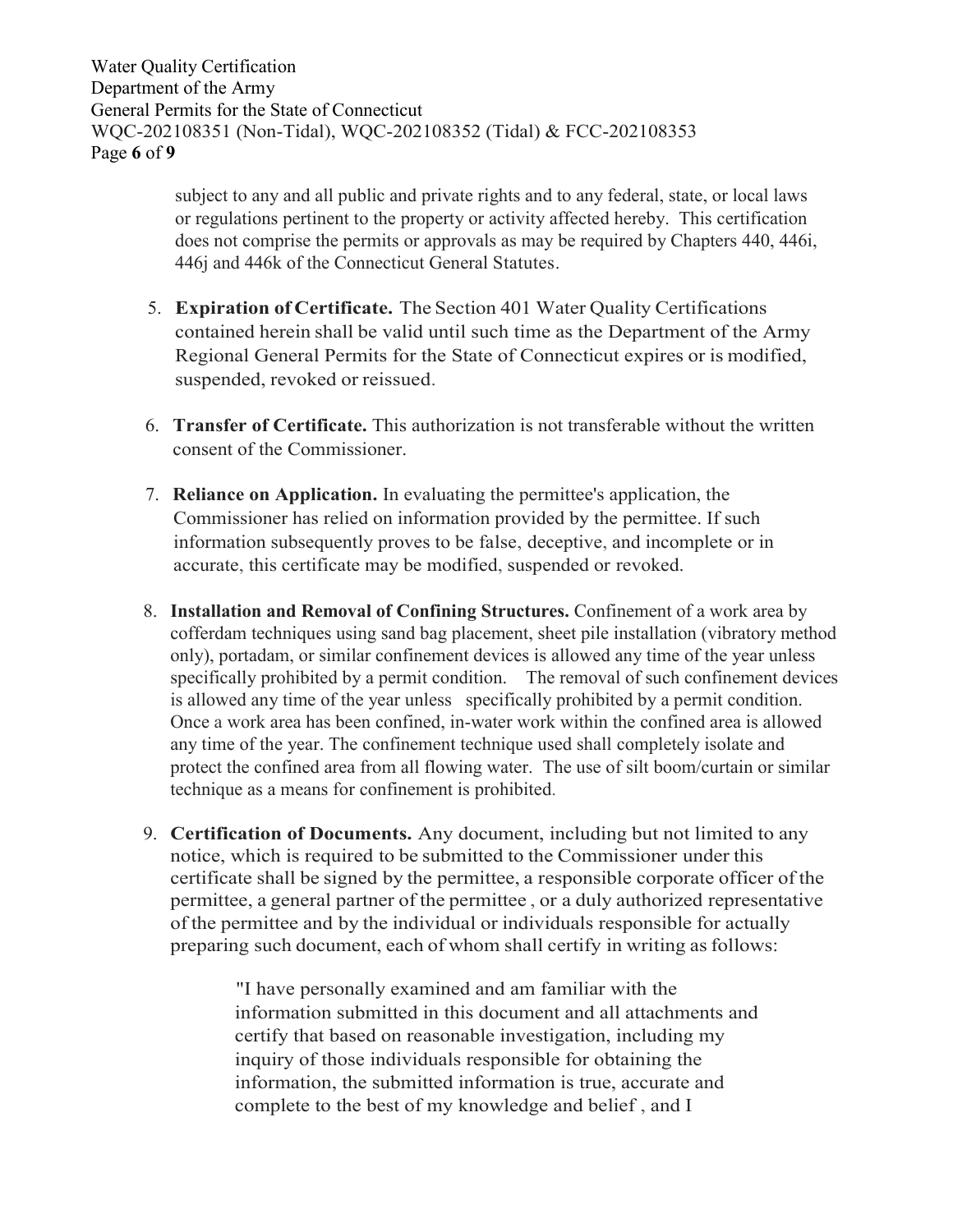Water Quality Certification Department of the Army General Permits for the State of Connecticut WQC-202108351 (Non-Tidal), WQC-202108352 (Tidal) & FCC-202108353 Page **7** of **9**

> understand that any false statement made in this document or its attachments may be punishable as a criminal offense in accordance with Section 22a-6 under Section 53a-157 of the Connecticut General Statutes."

10. **Submission of Documents.** The date of submission to the Commissioner of any document required by this certificate shall be the date such document is received by the Commissioner. Except as otherwise specified in this certificate, the word "day" as used in this certificate means the calendar day. Any document or action which falls on a Saturday, Sunday, or legal holiday shall be submitted or performed by the next business day thereafter.

Any document or notice required to be submitted to the Commissioner under this certificate shall, unless otherwise specified in writing by the Commissioner, be directed to:

Director, Land & Water Resources Division Bureau of Water Protection and Land Reuse Department of Energy & Environmental Protection 79 Elm Street Hartford, Connecticut 06106-5127

Issued by the Commissioner of Energy & Environmental Protection on November 1, 2021

Betsey Wingfield Date: 2021.11.01 Digitally signed by Betsey Wingfield 14:30:37 -04'00'

Betsey C. Wingfield Deputy Commissioner

CC: Diane M. Ray, US ACENED Kevin Kotelly, US ACE NED Nathaniel Margason, US EPA Region 1 Jacqueline LeClair, US EPA Region 1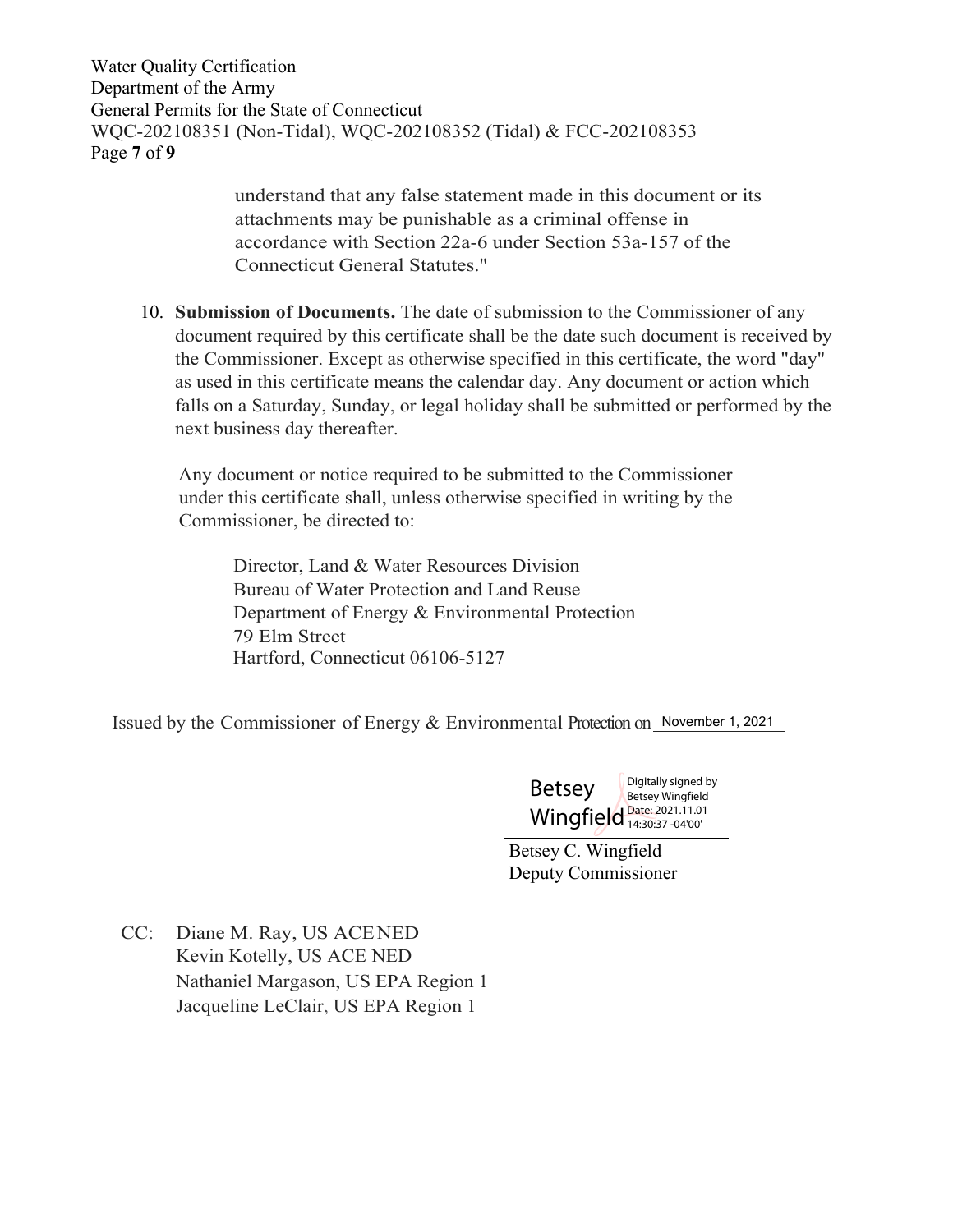Water Quality Certification Department of the Army General Permits for the State of Connecticut WQC-202108351 (Non-Tidal), WQC-202108352 (Tidal) & FCC-202108353 Page **8** of **9**

## **DEFINITIONS**

(1) **Special Wetlands:** Include vernal pools, bogs, fens, cedar swamps, spruce swamps, calcareous seepage swamps, and wetlands that provide habitat for threatened or endangered species or species of special concern as designated by the State of Connecticut Natural Diversity Database. The following definitions for bogs, calcareous seepage wetlands, cedar swamps, fens, spruce swamps, and vernal pools apply for the purposes of the RGP:

**Bog:** a peat accumulating wetland dominated by sphagnum moss. Typical plant species include sphagnum moss, leatherleaf, black spruce, pitcher plant and s u n d e w .

**Calcareous Seepage Swamp:** a forested wetland characterized by the discharge of groundwater with a chemistry influenced by an underlying limestone geology.

**Cedar Swamp:** a forested wetland characterized by the presence of Northern White Cedar or Atlantic White Cedar.

**Fen:** a peat accumulating wetland dominated by sedges and/or ericaceous shrubs. Typical plant species include low sedges, ericaceous shrubs, sphagnum and other mosses.

**Spruce Swamp:** a forested wetland characterized by the presence of Red or Black Spruce.

**Vernal Pool:** an often temporary body of water occurring in a shallow depression of natural or human origin that fills during spring rains and snow melt and typically dries up during summer months. Vernal pools supporting populations of species specially adapted to reproducing in these habitats. Such species may include wood frogs, mole salamanders *(Ambystoma* sp.), fairy shrimp, fingernail clams, and other amphibians, reptiles and invertebrates. Vernal pools lack breeding populations of fish. **All vernal pools are subject to the jurisdiction of the Connecticut Department of Energy and Environmental Protection under Connecticut Water**